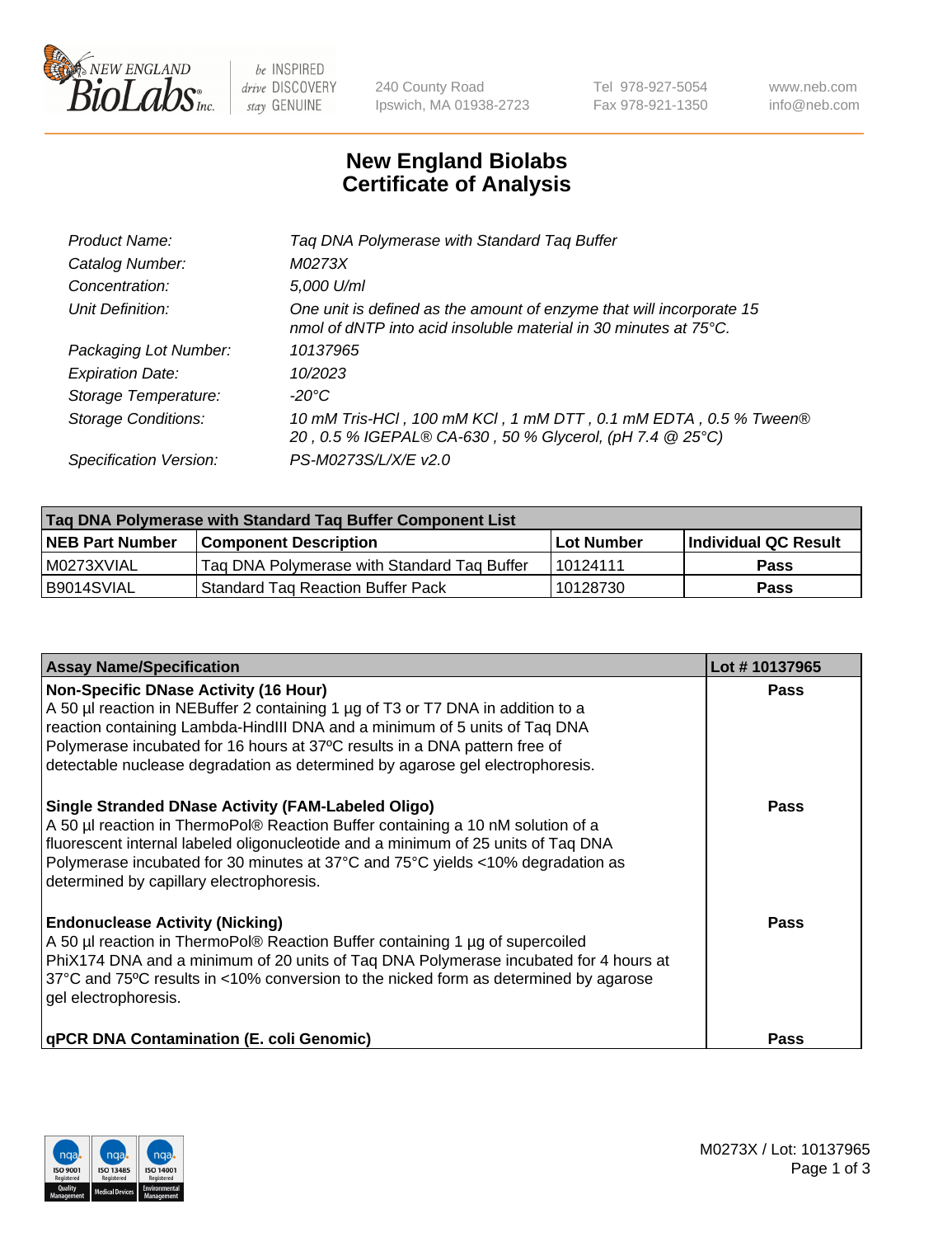

be INSPIRED drive DISCOVERY stay GENUINE

240 County Road Ipswich, MA 01938-2723 Tel 978-927-5054 Fax 978-921-1350

www.neb.com info@neb.com

| <b>Assay Name/Specification</b>                                                                                                                                                                                                                                                                                                                                        | Lot #10137965 |
|------------------------------------------------------------------------------------------------------------------------------------------------------------------------------------------------------------------------------------------------------------------------------------------------------------------------------------------------------------------------|---------------|
| A minimum of 5 units of Taq DNA Polymerase is screened for the presence of E. coli<br>genomic DNA using SYBR® Green qPCR with primers specific for the E. coli 16S rRNA<br>locus. Results are quantified using a standard curve generated from purified E. coli<br>genomic DNA. The measured level of E. coli genomic DNA contamination is $\leq 1$ E. coli<br>genome. |               |
| <b>RNase Activity (Extended Digestion)</b><br>A 10 µl reaction in NEBuffer 4 containing 40 ng of a 300 base single-stranded RNA<br>and a minimum of 1 µl of Taq DNA Polymerase is incubated at 37°C. After incubation<br>for 16 hours, >90% of the substrate RNA remains intact as determined by gel<br>electrophoresis using fluorescent detection.                   | Pass          |
| <b>Protein Purity Assay (SDS-PAGE)</b><br>Taq DNA Polymerase is $\geq 99\%$ pure as determined by SDS-PAGE analysis using Coomassie<br>Blue detection.                                                                                                                                                                                                                 | Pass          |
| <b>Phosphatase Activity (pNPP)</b><br>A 200 µl reaction in 1M Diethanolamine, pH 9.8, 0.5 mM MgCl2 containing 2.5 mM<br>p-Nitrophenyl Phosphate (pNPP) and a minimum of 100 units Taq DNA Polymerase<br>incubated for 4 hours at 37°C yields <0.0001 unit of alkaline phosphatase activity<br>as determined by spectrophotometric analysis.                            | Pass          |
| PCR Amplification (5.0 kb Lambda DNA)<br>A 50 µl reaction in Standard Taq Reaction Buffer in the presence of 200 µM dNTPs and<br>0.2 µM primers containing 5 ng Lambda DNA with 1.25 units of Taq DNA Polymerase for<br>25 cycles of PCR amplification results in the expected 5.0 kb product.                                                                         | <b>Pass</b>   |

This product has been tested and shown to be in compliance with all specifications.

One or more products referenced in this document may be covered by a 3rd-party trademark. Please visit <www.neb.com/trademarks>for additional information.